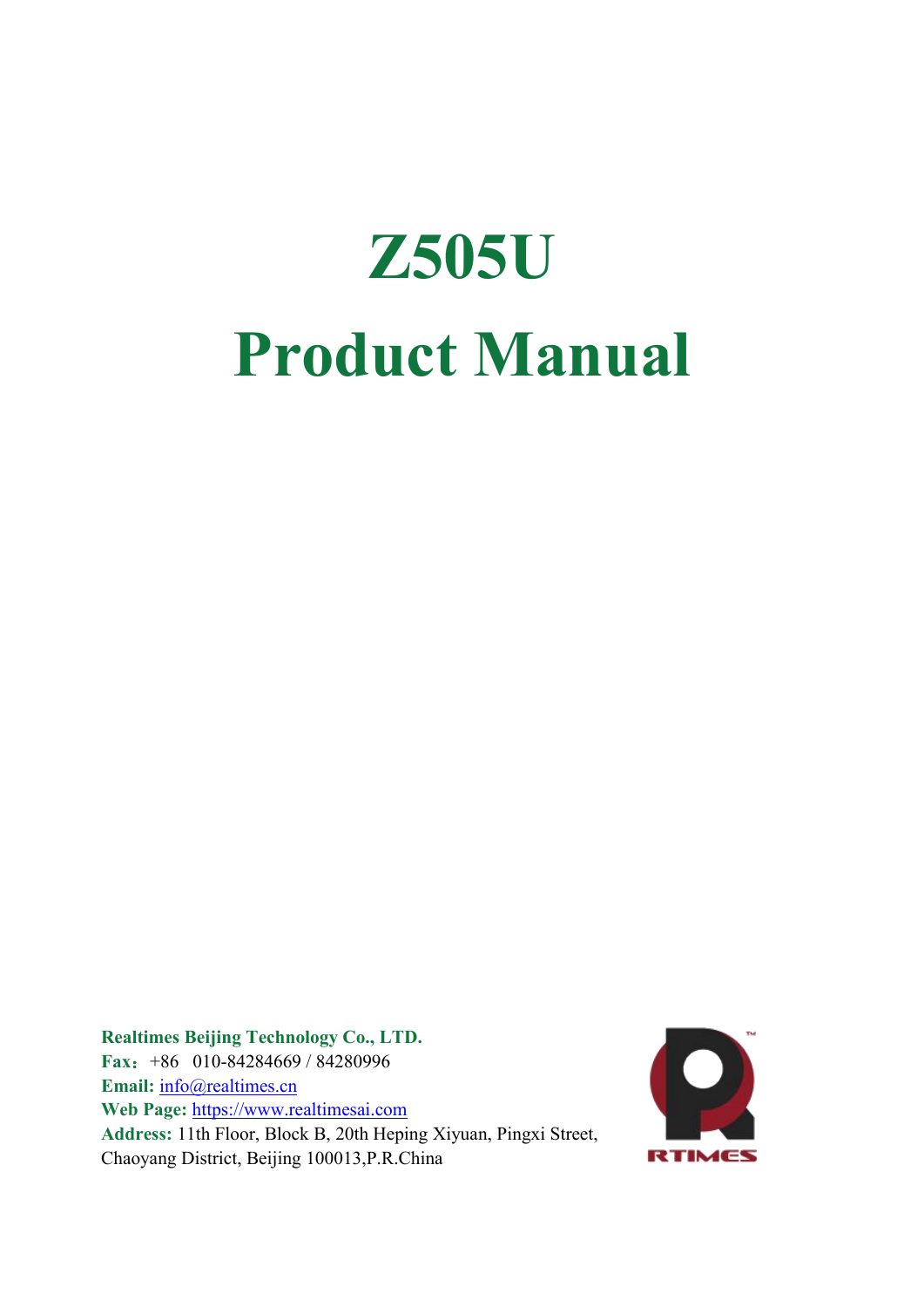## **Revision History**

| <b>Revision</b> | Date      | <b>Reason for change</b>                  | <b>Applicable</b><br>hardware version | <b>Modified by</b> |
|-----------------|-----------|-------------------------------------------|---------------------------------------|--------------------|
| V1.0            | 2020.2    | Initial release                           | V1.0                                  |                    |
| V2.0            | 2020.6    | Add notes and indicators                  | V1.0                                  |                    |
| V2.1            | 2020.9    | Add line package configuration            | V1.0                                  | RT0086             |
| V2.2            | 2022.1.10 | Add a description of the software version | V1.0                                  | RT0086             |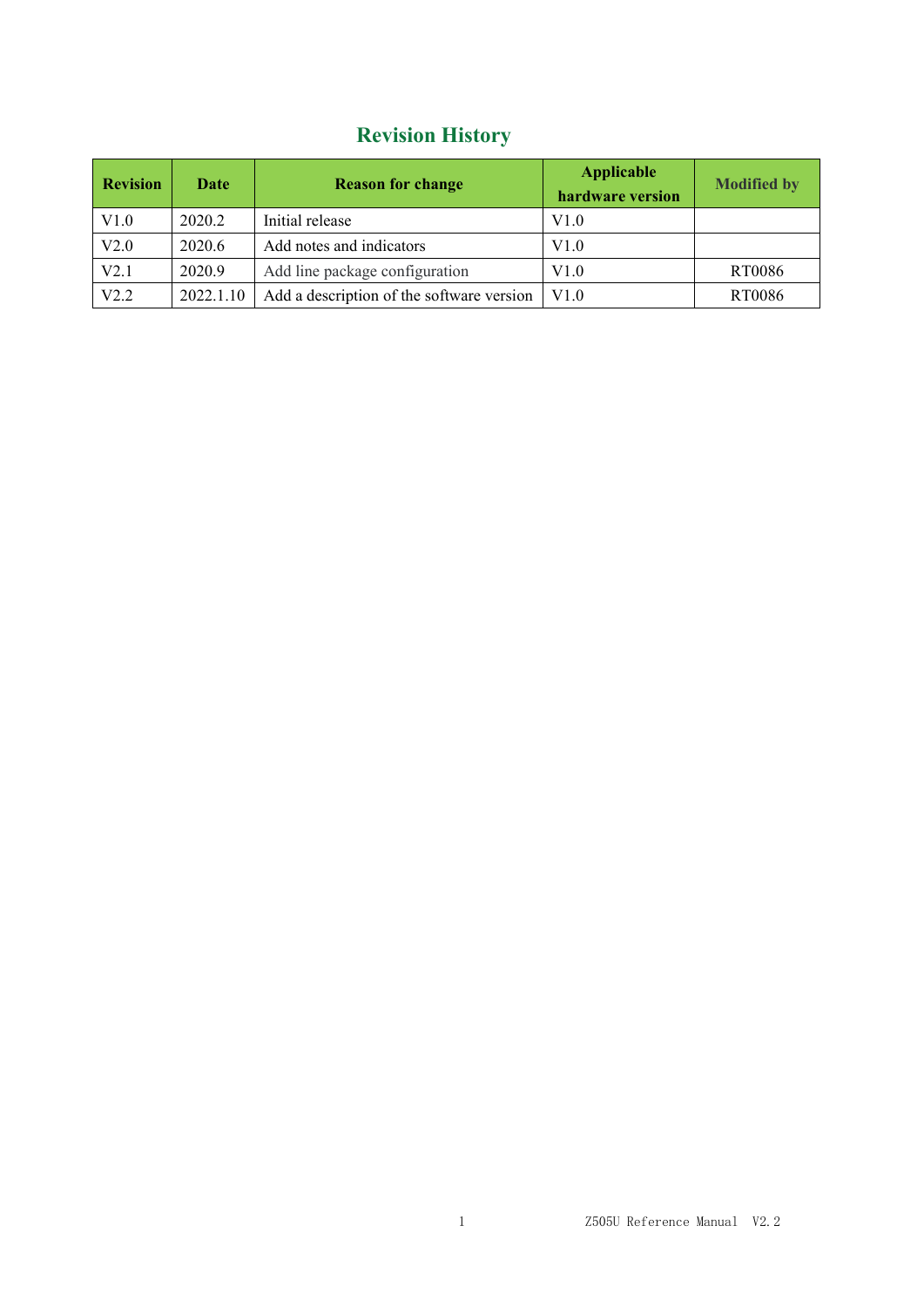

#### **Table of Contents**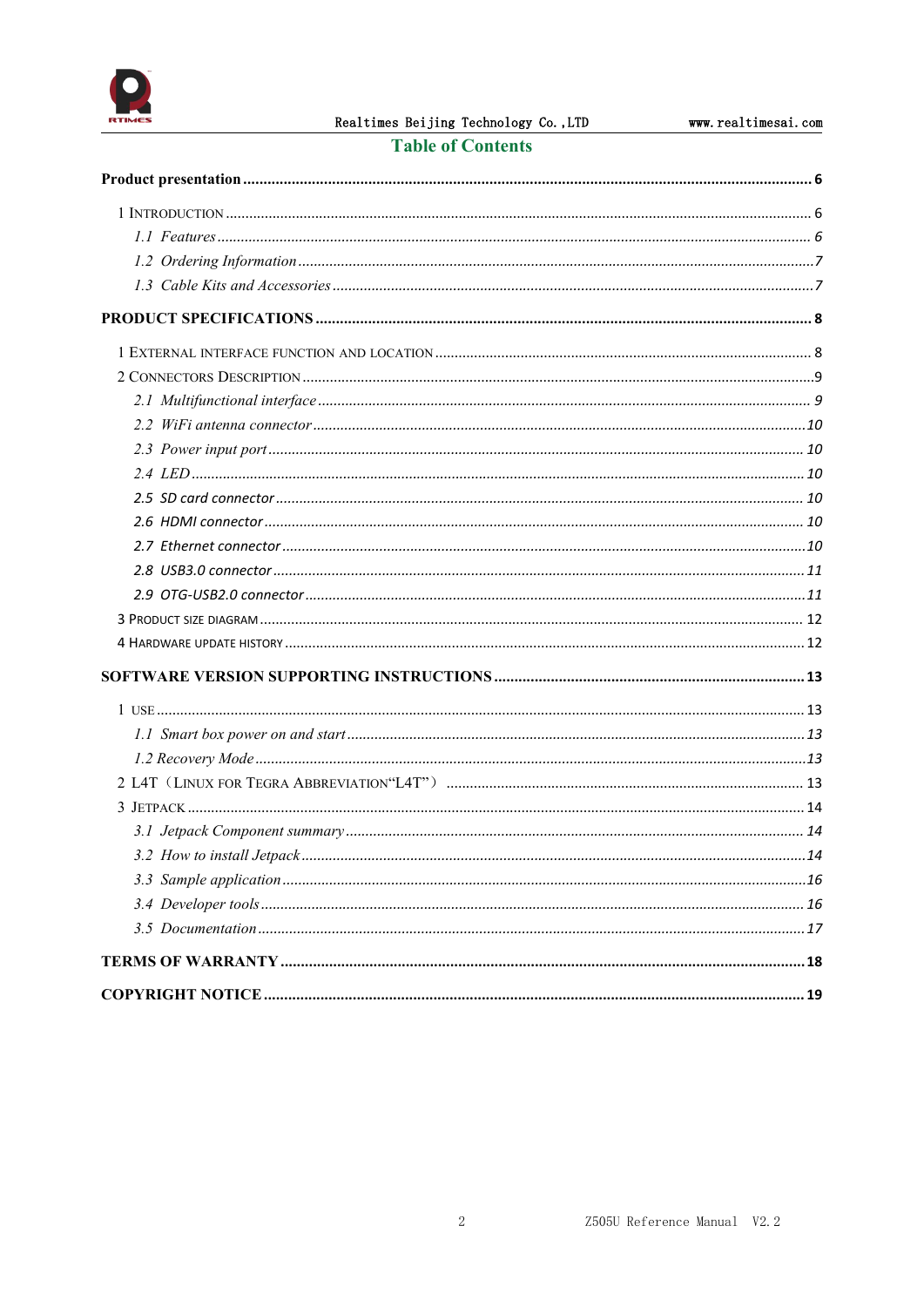



Electronic components and circuits are very sensitive to electrostatic discharge. Although our company designs anti-static protection for the main interfaces on the card when designing circuit board products, it is difficult to achieve anti-static safety protection for all components and circuits. Therefore, it is recommended to observe anti-static safety precautions when handling any circuit board component (including Z505U). Anti-static safety protection measures include, but are not limited to the following:

- a) The smart box should be placed in an anti-static bag during transportation and storage, and then the board should not be taken out during installation and deployment.
- b) Before touching the smart box, discharge the static electricity stored in the body: wear a discharge grounding wrist strap.
- c) Operate the smart box only within the safe area of the electrostatic discharge point.
- d) Avoid moving smart boxes in carpeted areas.

## **Precautions and after-sales maintenance**

#### matters needing attention

Before using the product, please read this manual carefully and keep it for future reference;

- ⚫ Please pay attention to and follow all warning and guidance information marked on the product;
- ⚫ Please use matching power adapter to ensure the stability of voltage and current;
- ⚫ Please use this product in a cool, dry and clean place;
- ⚫ Do not use this product in cold and hot alternate environment to avoid condensation damage components;

⚫ Do not splash any liquid on the product. Do not use organic solventor corrosive liquid to clean the product;

⚫ Do not use the product in dusty and messy environment. If it is not used for a long time, please pack the product;

⚫ Do not use in the environment with excessive vibration, any dropping or knocking may damage the circuit and components;

- ⚫ Do not plug and unplug the core board and peripheral modules when power is on;
- $\bullet$  Please do not repair or disassemble the product by yourself. In case of any fault, please contact our company in time for maintenance;
- ⚫ Do not modify or use unauthorized accessories by yourself, and the damage caused will not be warranted;

After sales maintenance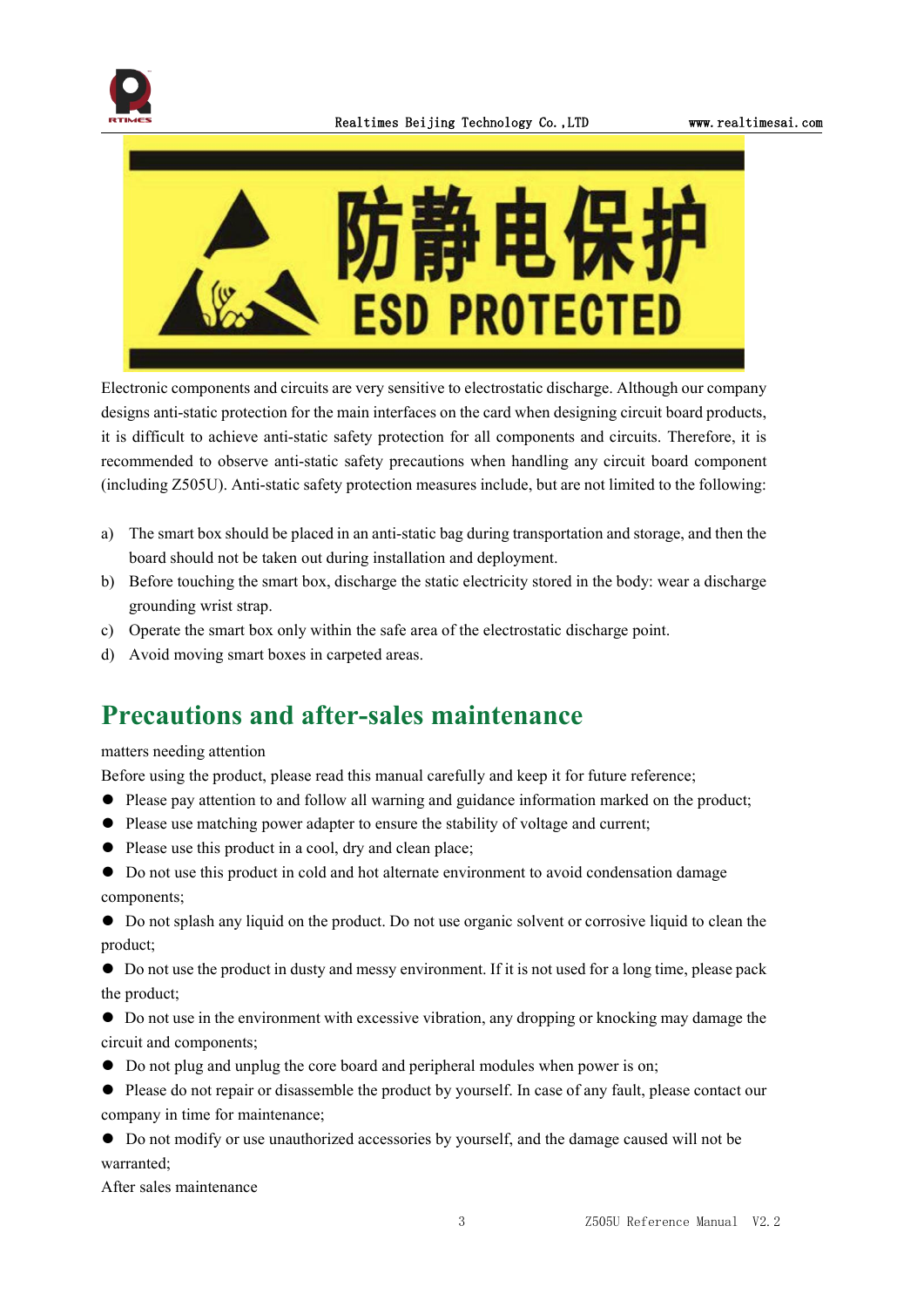

1) Warranty period

- Base plate, core plate : 3 year (non-human damage)
- ⚫ Other peripherals sold by the company:1year(non-human damage)
- 2) Warranty description

⚫ Within 7 days: the product (base plate, core module) is not damaged by human, our company will replace / repair it free of charge, and bear the return freight; (because the core module needs NVIDIA to confirm that it can meet the requirements of repair, it will take a long time, we will coordinate as soon as possible, please forgive for the inconvenience)

⚫ From 7 daysto 36 months: the product (base plate, core module) is not damaged by human, our company will repair it free of charge, and bear the return freight; (because the core module needs NVIDIA to confirm that it can meet the requirements of repair, it will take a long time, we will coordinate as soon as possible, please forgive for the inconvenience)

⚫ Artificial damage in more than 3 year or 3 year: the product (carrier plate) shall be tested after it is sent to the customer, and the customer shall be informed of whether it can be repaired and the maintenance cost in detail. After reaching an agreement, the product shall be repaired and returned to the customer, and the company shall bear the return freight;

● The starting time shall be subject to the date of express delivery receipt;

3) Contact information

Official website: www.realtimesai.com

Taobao website: https://shop340963258.taobao.com/

Address: 11, block B, Heping Xiyuan, Heping West Street, Chaoyang District, Beijing

Attention: RMA

Tel: 010-84284669

Mailing notice: contact with the company's sales department in advance, arrange technical support personnel to check and eliminate errors caused by misoperation as soon as possible, fill in the product after-sale return to factory maintenance form after verification, and send it to rma@realtimes.cn Mail box, please attach the list of items to facilitate verification, so as to avoid loss and loss in the process of express delivery. The company does not receive any delivery

## **Technical support and development customization**

1. Scope of technical support

1) The company releases the electrical characteristics and use of industrial carrier boards and modules;

2) Physical dimension of hardware, relevant structure diagram and line sequence definition of specific interface;

3) Burn in verification of all BSP support packages provided by the company;

4) The company released burn environment construction, entry-level use. ;

5) Various peripheral module drivers released by the company;

6) The company's product fault diagnosis and after-sales maintenance services;

2. Scope of technical discussion

Due to the wide range of embedded system knowledge and various types ofinvolvement, we can not guarantee that all kinds of questions can be answered one by one.The following content is not available for technical support, only suggestions can be provided.

1) Knowledge beyond the course published by our company;

2) Specific software program design;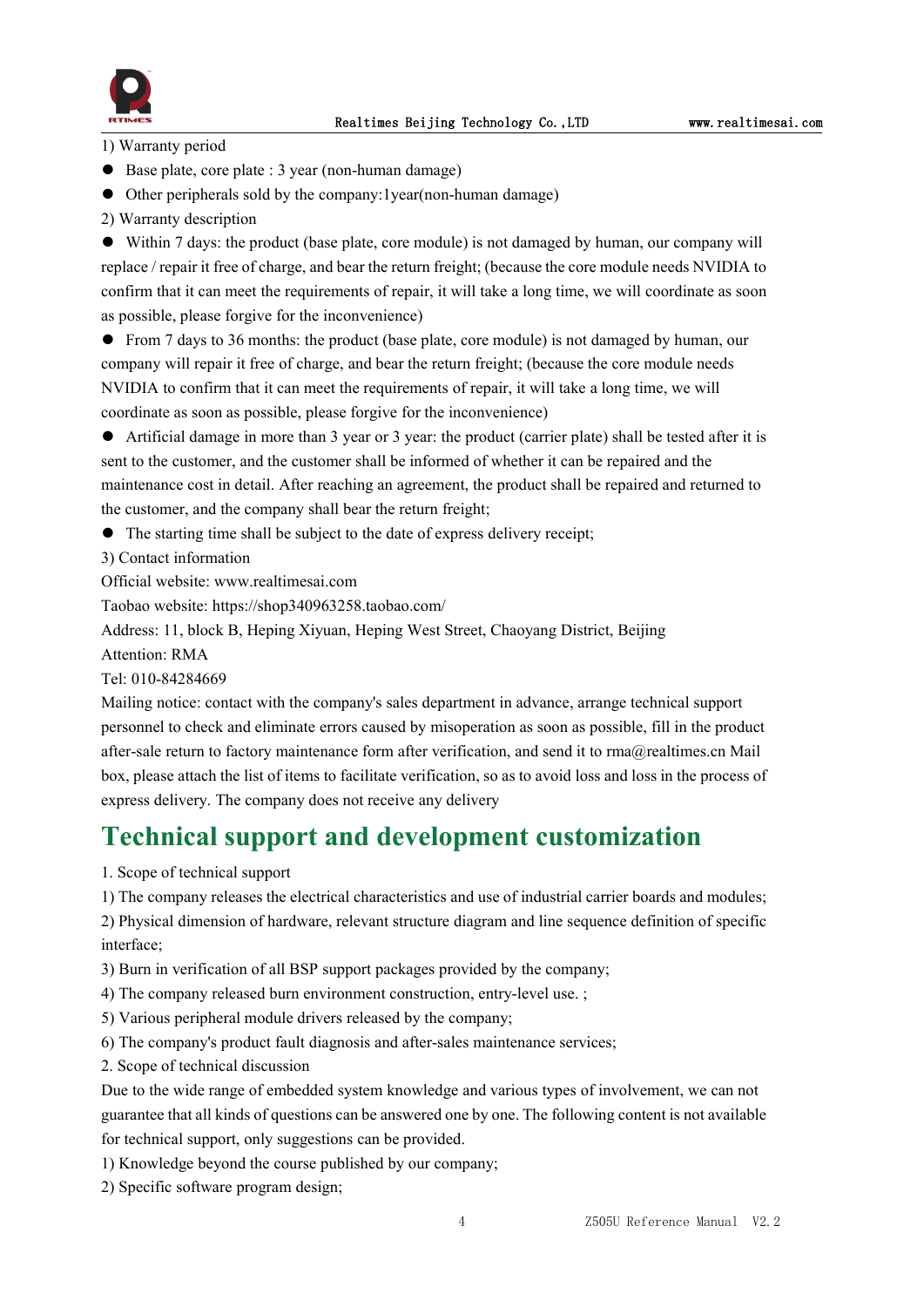

3) Technical support for industrial carrier not issued by the company;

- 4) All kinds of driving support for industrial carrier board not issued by the company;
- 5) Hardware principle and drive design of peripheral module not issued by our company;
- 3. Technical support mode
- 1) Official website or email questions (recommended):
- https://www.realtimesai.com/cn/download.html techsupport@realtimes.cn
- 2) Official Taobao through Alibaba Wangwang consultation: https://shop340963258.taobao.com/
- 3) Wechat group consultation (wechat Group No. consults Taobao customer service or sales, and
- Taobao purchase order No. needs to be provided for verification);
- 4) Technical support email: techsupport@realtimes.cn
- 5) Tel: 010-84284669
- 4. Technical support time
- Monday to Friday; 8:30-12:00 am; 1:00-17:30 PM;

The company arranges the rest according to the national legal holidays, during which it may notbe able to provide technical support, please send the problem to the technical support email. We will reply to you as soon as possible on weekdays.

5. Complaints and suggestions

If you are not satisfied with us or have suggestions, you can send an email to yu.qin  $@$  realtimes.cn For feedback, please call 010-84284669 for further improvement.

6. Customized development services

The company provides the embedded operating system driver based on NVIDIA Jetson series and the paid customized development service of hardware carrier board to shorten your product development cycle.

Please email the request to  $info@realtimes.cn$ 

## **Data acquisition and subsequent update**

- 1. Access to information
- Download on our website

The company's website contains supporting information of its products, including product Product Manual, NVIDIA Jetson series module data manual, BSP driver support package for carrier board, supporting peripheral driver files, interface test verification method, FAQ, system burning guide, etc. get into www.realtimesai.com , select "data download" in the navigation bar, find the data you need, and click download.

2. . Subsequent updates

Updates of subsequent documents, BSP, driver files and other official account will be updated in time. We will pay close attention to our developments in order to ensure that your information is up to date. We will push through WeChat public.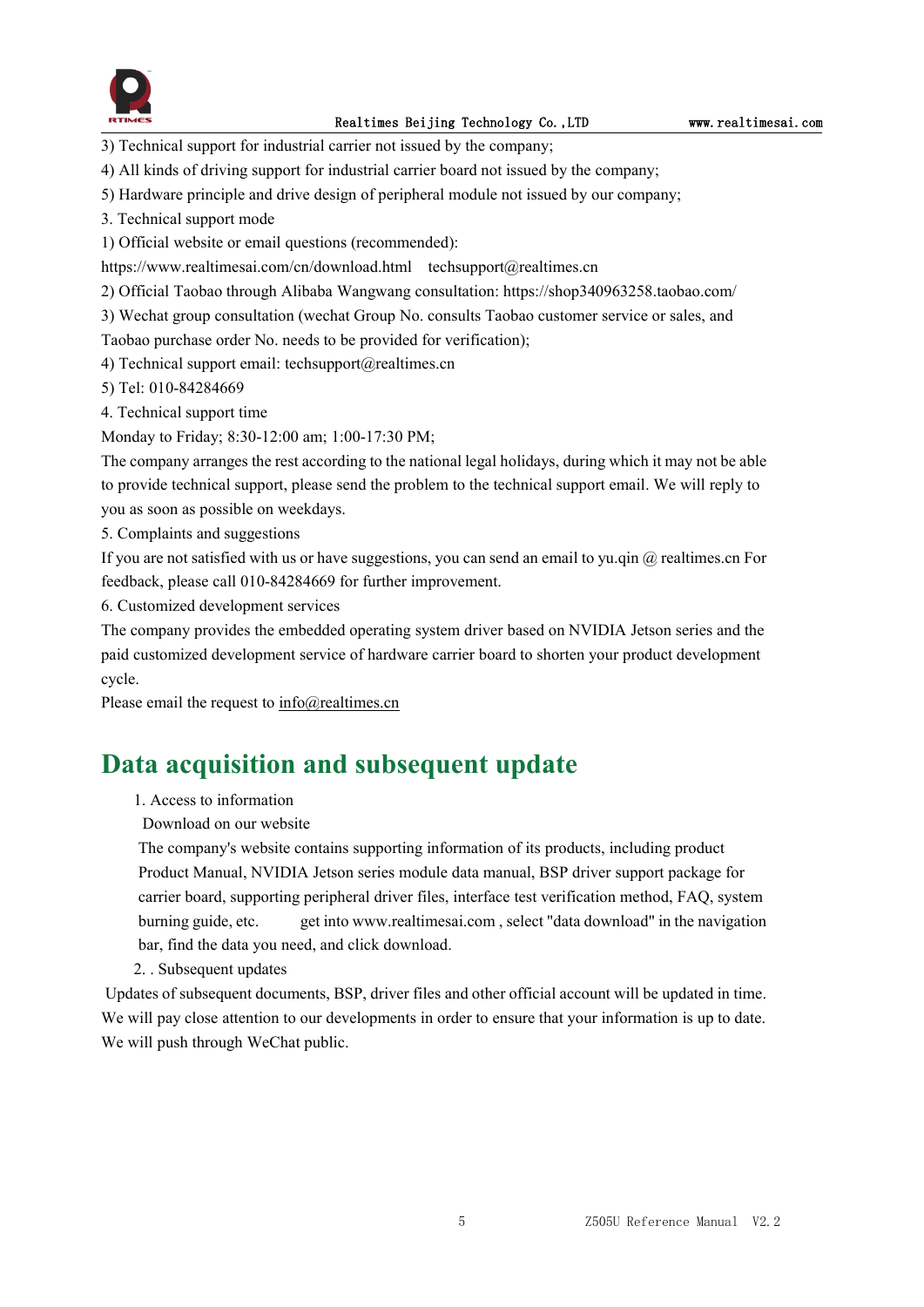

## <span id="page-6-0"></span>**Product presentation**

## <span id="page-6-1"></span>**1 Introduction**

Z505U is a cloud intelligence box designed based on NVIDIA Jetson™ TX2. It integrates NVIDIA Jetson<sup>™</sup> TX2 modules based on the brand new NVIDIA Pascal™ architecture. It comes with 256 NVIDIA CUDA cores and 64-bit ARM Cpus, with a powerful data processing capability of more than 1 teraflop per second.<br>Z505U is equipped with 8GB LPDDR4 memory, 32GB eMMC storage, WiFi, Bluetooth,

USB3.0,USB2.0, HDMI, serial port, gigabit network port, GPIO, Micro SD card socket, this system is an excellent platform for deep learning, computer vision, image processing and GPU computing. Z505U is made of strong aluminum alloy with conductive heat dissipation design. Its operating temperature is -25 -- +65℃. Products have passed CE&CCC certification.

#### <span id="page-6-2"></span>**1.1 Features**

- $\triangleright$  Compatible with nvidia Jetson TX2/TX2i/TX2-4GB module
	- GPU: NVIDIA Jetson ™ TX2 256 core with NVIDIA Pascal ™ architecture (1.3 trillion floating-point operations per second)
	- CPU: 6-core 64-bit CPU (NVIDIA Jetson ™ TX2 / TX2I)
	- ◆ Operating system: Linux pre-installed
	- ◆ Memory: 8GB LPDDR4
	- $\blacklozenge$  WiFi: IEEE 802.11ac
	- $\blacklozenge$  Bluetooth: Bluetooth 4.0 (24Mb / s)
	- Storage: Built-in 32GB eMMC, expandable TF card slot (up to 1TB SSD)
- $\triangleright$  Two USB3.0(5Gbps, 1A max output current)
- $\triangleright$  One Micro USB2.0(OTG) port
- Multifunctional interface(4 x 3.3V GPIO、2 x 3.3V UART、1 x 3.3V I2C、2 x 3.3V CAN、RTC、power、reset、recovery)
- $\triangleright$  One Gigabit Ethernet
- $\triangleright$  One HDMI 2.0 (6Gbps, 24bpp, 4096x2160 $@60Hz$ )
- One Micro SD card port
- $\triangleright$  Size: 117.96mm×68mm×60mm
- Power input:  $+7V \rightarrow +19V$
- Temperature: -25℃~+65℃
- $\triangleright$  Operating humidity: 95% humidity without condensation
- $\triangleright$  Weight: 541g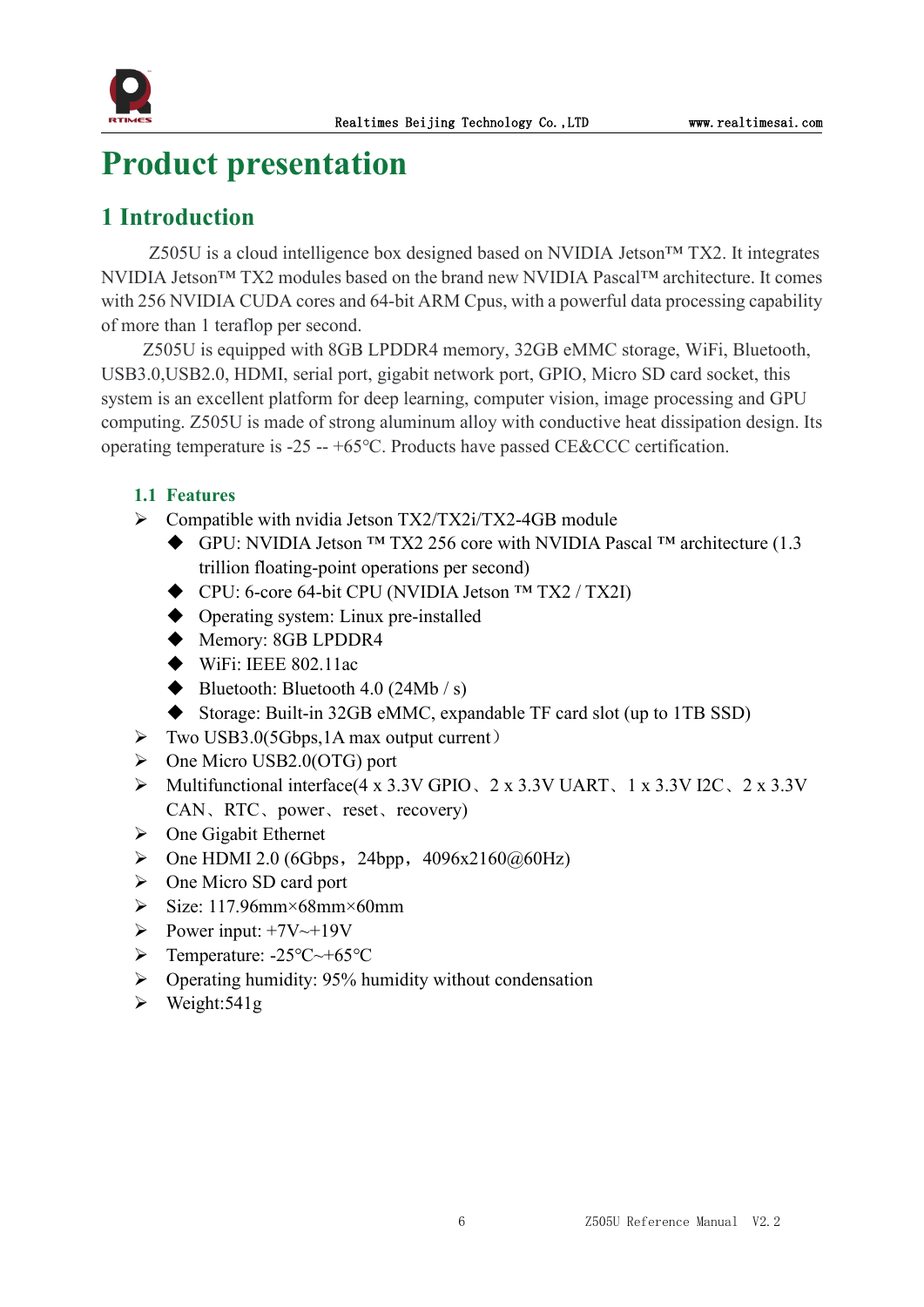

Realtimes Beijing Technology Co., LTD www.realtimesai.com

<span id="page-7-0"></span>

| <b>1.2 Ordering Information</b>                                 |                                                                            |  |
|-----------------------------------------------------------------|----------------------------------------------------------------------------|--|
| <b>Model Options</b>                                            | <b>Functional Description</b>                                              |  |
| RTSS-Z505U                                                      | TX2 Cloud Intelligence box, built-in Jetson TX2 module,                    |  |
|                                                                 | pre-installed Ubuntu 18.04, built-in 32GB eMMC; 2 x USB 3.0, 1 x           |  |
|                                                                 | Micro USB 2.0, 1 x HDMI, 1 x GbE, 1 x Micro SD, 2 x 3.3V UART,             |  |
| 1 x 12C, 4 x GPIO, 2 x CAN, WIFI and Bluetooth; Power indicator |                                                                            |  |
|                                                                 | light, power switch button, $-25 - +65^{\circ}$ C; Including cable package |  |
|                                                                 | (DuPont cable*1, Micro USB to USB TYPE-A male system flash)                |  |
|                                                                 | cable*1);Built-in cooling fan; Includes power adapter, provides            |  |
|                                                                 | Realtimes RTS Linux4Tegra software support package, has passed             |  |
|                                                                 | THE 3C and CE certification.                                               |  |

#### **Order online:**

<https://shop340963258.taobao.com> <https://mall.jd.com/index-824786.html>

#### <span id="page-7-1"></span>**1.3 Cable Kits and Accessories**

| <b>Component</b> | <b>Number</b> | <b>Functional Description</b>                                      |  |
|------------------|---------------|--------------------------------------------------------------------|--|
| USB cable        |               | Micro USB to USB TYPE-A male system flash cable                    |  |
| DuPont cable     |               | Convert the multi-function needle discharge interface to the cable |  |
|                  |               | lead, which includes the following interface cables:               |  |
|                  |               | 4 GPIO, 2 CAN, 1 Debug serial port, 1 serial port, button button   |  |
|                  |               | lead.                                                              |  |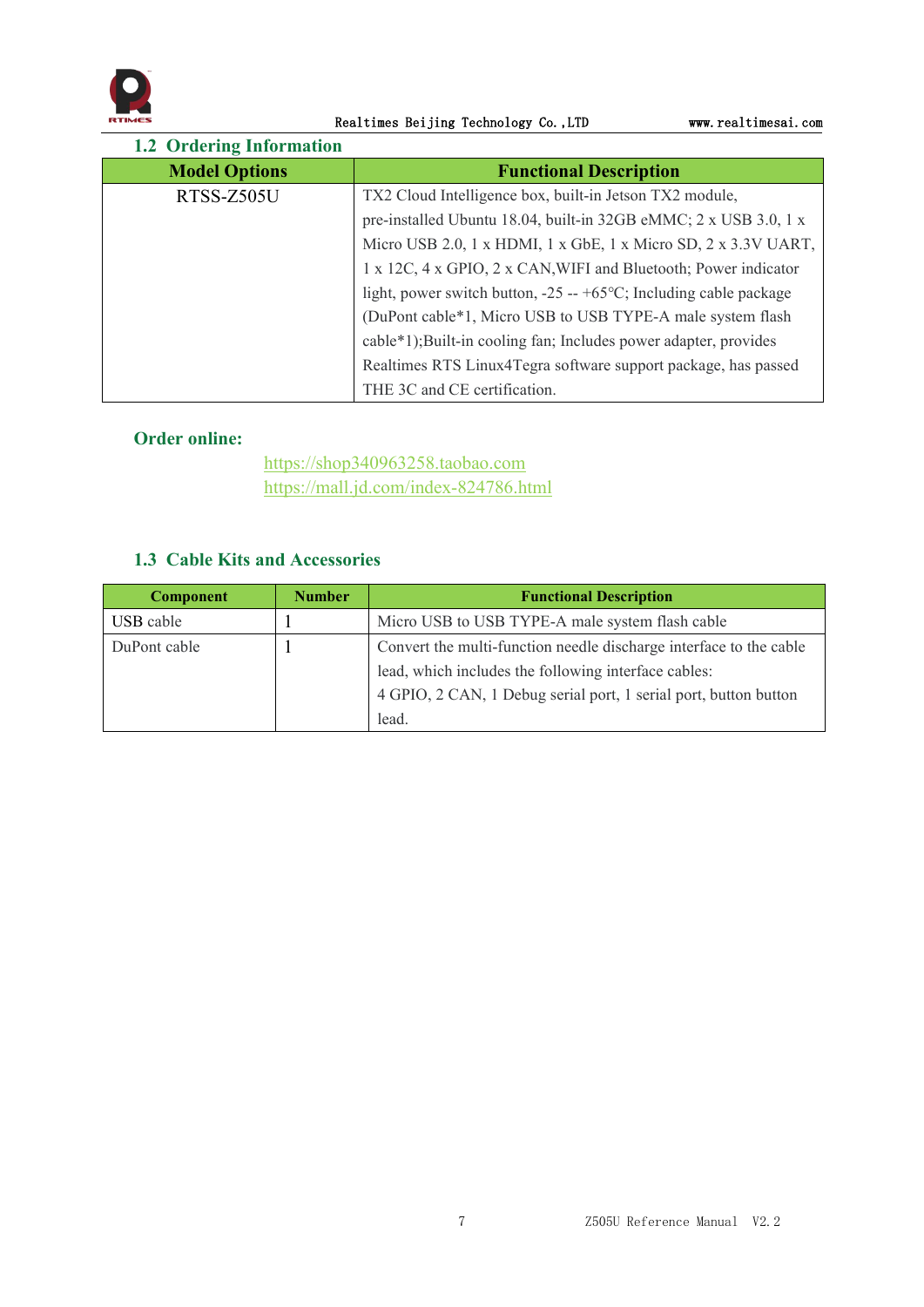

# <span id="page-8-0"></span>**Product specifications**

## <span id="page-8-1"></span>**1 External interface function and location**



#### Z505U FRONT



Z505U BACK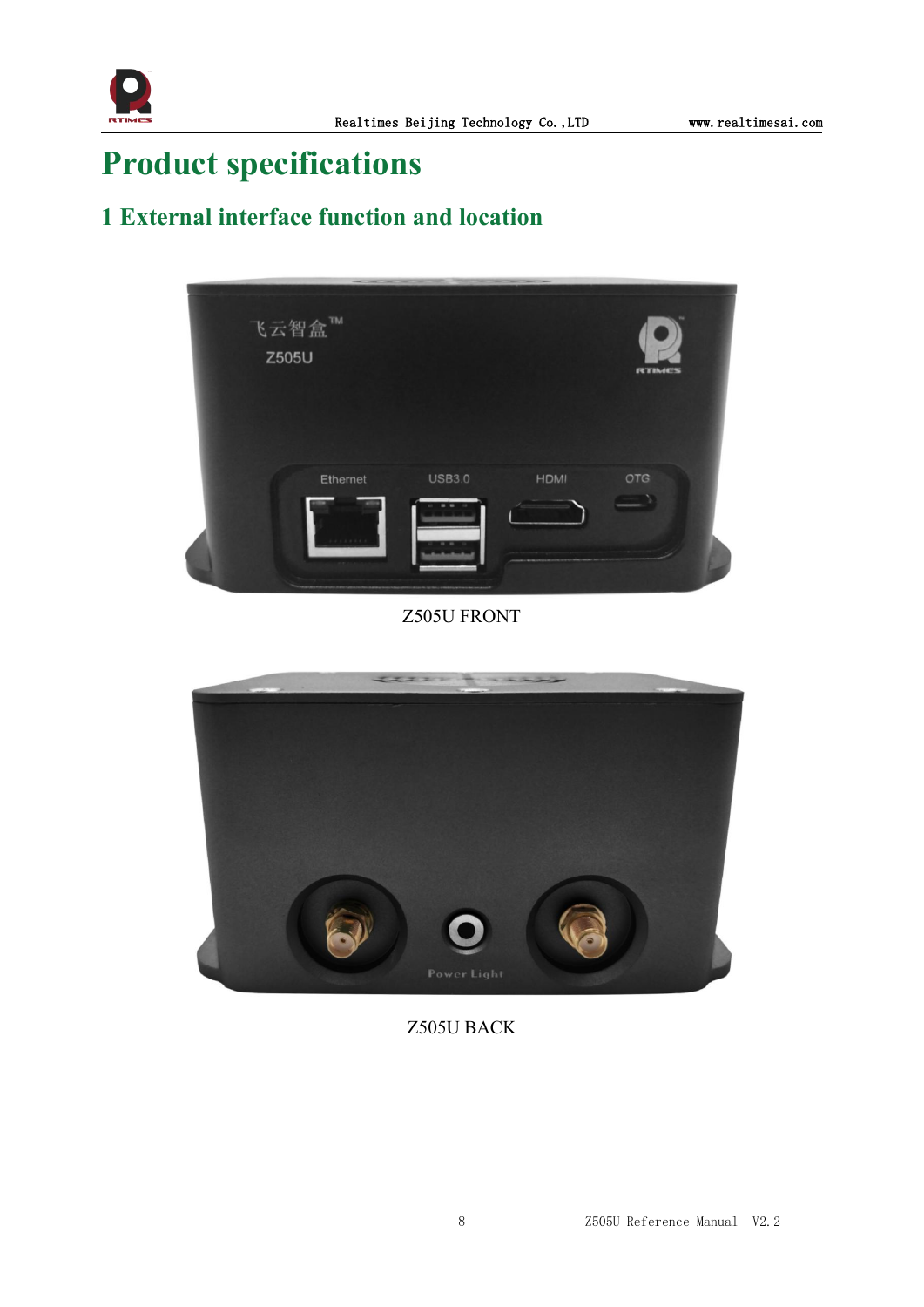

## <span id="page-9-0"></span>**2 Connectors Description**

#### <span id="page-9-1"></span>**2.1 Multifunctional interface**

| <b>Function</b> |     | Multifunctional pin                    |     |                  |  |
|-----------------|-----|----------------------------------------|-----|------------------|--|
| <b>Marking</b>  |     | Multifunctional port                   |     |                  |  |
| <b>Type</b>     |     | 2.54mm 2x12Pin Double row straight pin |     |                  |  |
| Pin define      | Pin | <b>Signal</b>                          | Pin | <b>Signal</b>    |  |
|                 | 1   | VDD3V3_OUT                             | 2   | VDD3V3_OUT       |  |
|                 | 3   | UART0 TX                               | 4   | UART0 RX         |  |
|                 | 5   | UART1_TX                               | 6   | UART1_RX         |  |
|                 | 7   | GPIO0                                  | 8   | GPIO1            |  |
|                 | 9   | GPIO2                                  | 10  | GPIO3            |  |
|                 | 11  | I2C_SLK                                | 12  | I2C SDA          |  |
|                 | 13  | <b>RECOVERY</b>                        | 14  | RTC-BAT          |  |
|                 | 15  | RESET                                  | 16  | REMOTE_TX        |  |
|                 | 17  | POWER BOTTON                           | 18  | <b>REMOTE-RX</b> |  |
|                 | 19  | <b>GND</b>                             | 20  | <b>GND</b>       |  |
|                 | 21  | CAN1H                                  | 22  | CAN1L            |  |
|                 | 23  | <b>CAN0H</b>                           | 24  | CANOL            |  |
|                 |     |                                        |     |                  |  |

Pin 1 location: The green frame on the right. Pin 2 location: The red frame on the right.

Pin 1 location: The green frame on the right.<br>
Pin 2 location: The red frame on the right.<br>
The two serial ports UART0~ UART1 are both 3.3V TTL<br>
logic level. The manning files in the Linux system are logic level. The mapping files in the Linux system are respectively ttyS0 and ttyTHS2 in the /dev directory

UART0 defaults to the kernel debug serial port, which is used to output C-BOOT, U-BOOT, and Linux kernel information. After the Linux kernel is started, it is used as the serial port of the display terminal. TX1 / TX2 default serial port of the display terminal. TX1 / TX2 default serial port settings are: 115200bps, 8N1.

The sysfs mapping numbers of the GPIO0~GPIO3 in the TX1 system are: 187, 186, 89, 202. The sysfs mapping numbers in the TX2 system are: 388, 298, 480, 486. The derived I2C bus corresponds to the IIC-0 bus in the Linux system.

RTC-BAT powers the RTC clock (+ 3V) input.

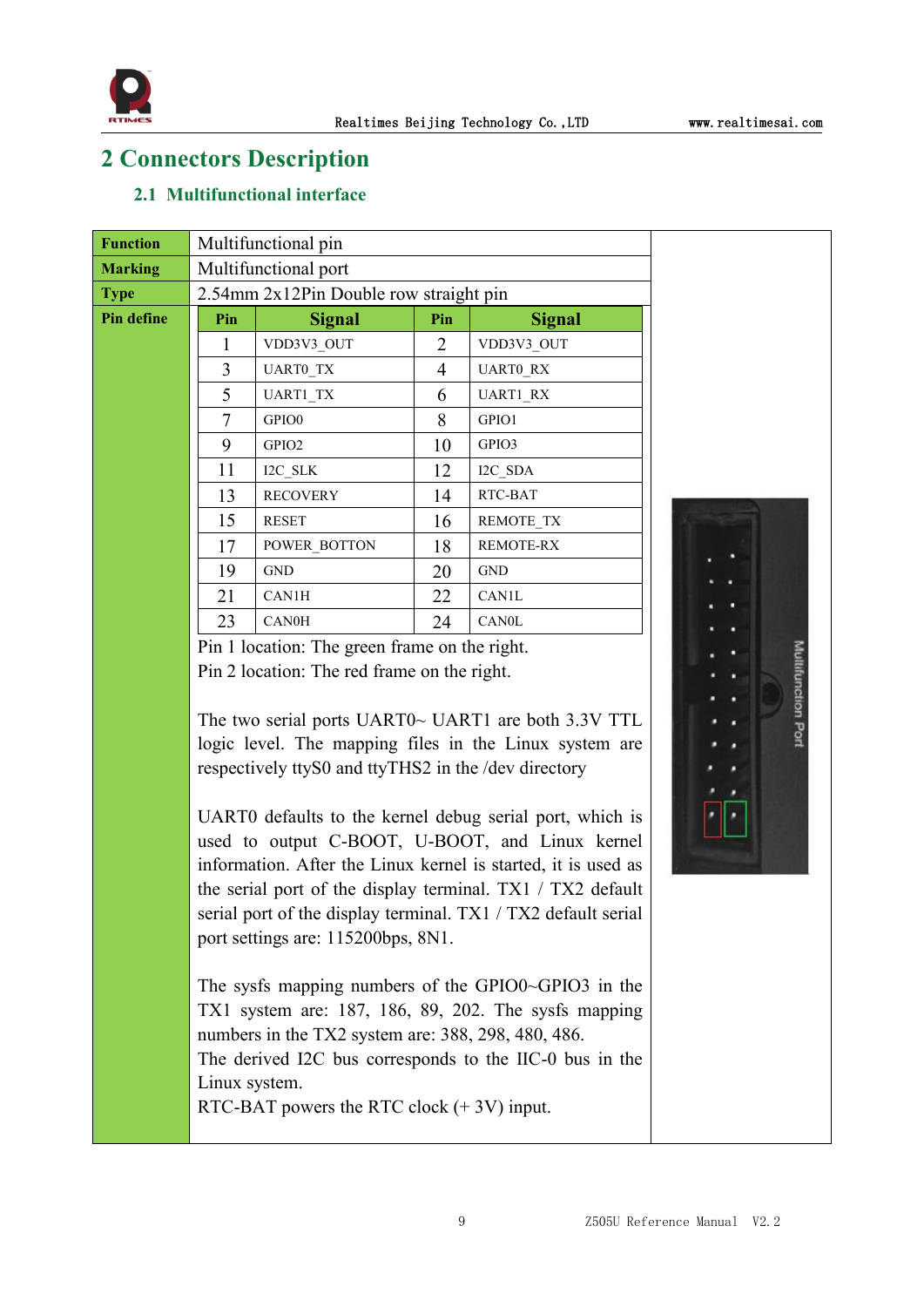

#### <span id="page-10-0"></span>**2.2 WiFi antenna connector**

| <b>Function</b> | WiFi antenna interface |             |
|-----------------|------------------------|-------------|
| <b>Type</b>     | ipex to sma female     | Power Light |

#### <span id="page-10-1"></span>**2.3 Power input port**

| <b>Function</b> | Power input port                                         |  |
|-----------------|----------------------------------------------------------|--|
| marking         | Power Input                                              |  |
| <b>Type</b>     | 3. 81mm 2Pin interface                                   |  |
| Pin define      | Input voltage range: $+7V$ to $+19V$ .                   |  |
|                 | positive electrode location: The red frame on the right. |  |
|                 |                                                          |  |

#### <span id="page-10-2"></span>**2.4 LED**

| <b>Mandatory Sign</b> | <b>Functional Description</b> | <b>Status description</b> |
|-----------------------|-------------------------------|---------------------------|
| Power                 | Power indicator               | Normally on - Power on    |

#### <span id="page-10-3"></span>**2.5 SD card connector**

| <b>Function</b> | SD card interface |  |
|-----------------|-------------------|--|
| marking         | <b>TF CARD</b>    |  |
| <b>Type</b>     | Micro SD $(TF)$   |  |

#### <span id="page-10-4"></span>**2.6 HDMI connector**

| <b>Function</b> | HDMI output interface |  |
|-----------------|-----------------------|--|
| marking         | <b>HDMI</b>           |  |
| <b>Type</b>     | HDMI connector        |  |

#### <span id="page-10-5"></span>**2.7 Ethernet connector**

| <b>Function</b> | Gigabit Ethernet connector | <b>Ethernet</b> |
|-----------------|----------------------------|-----------------|
| marking         | Ethernet                   |                 |
| <b>Type</b>     | RJ45                       |                 |
|                 |                            |                 |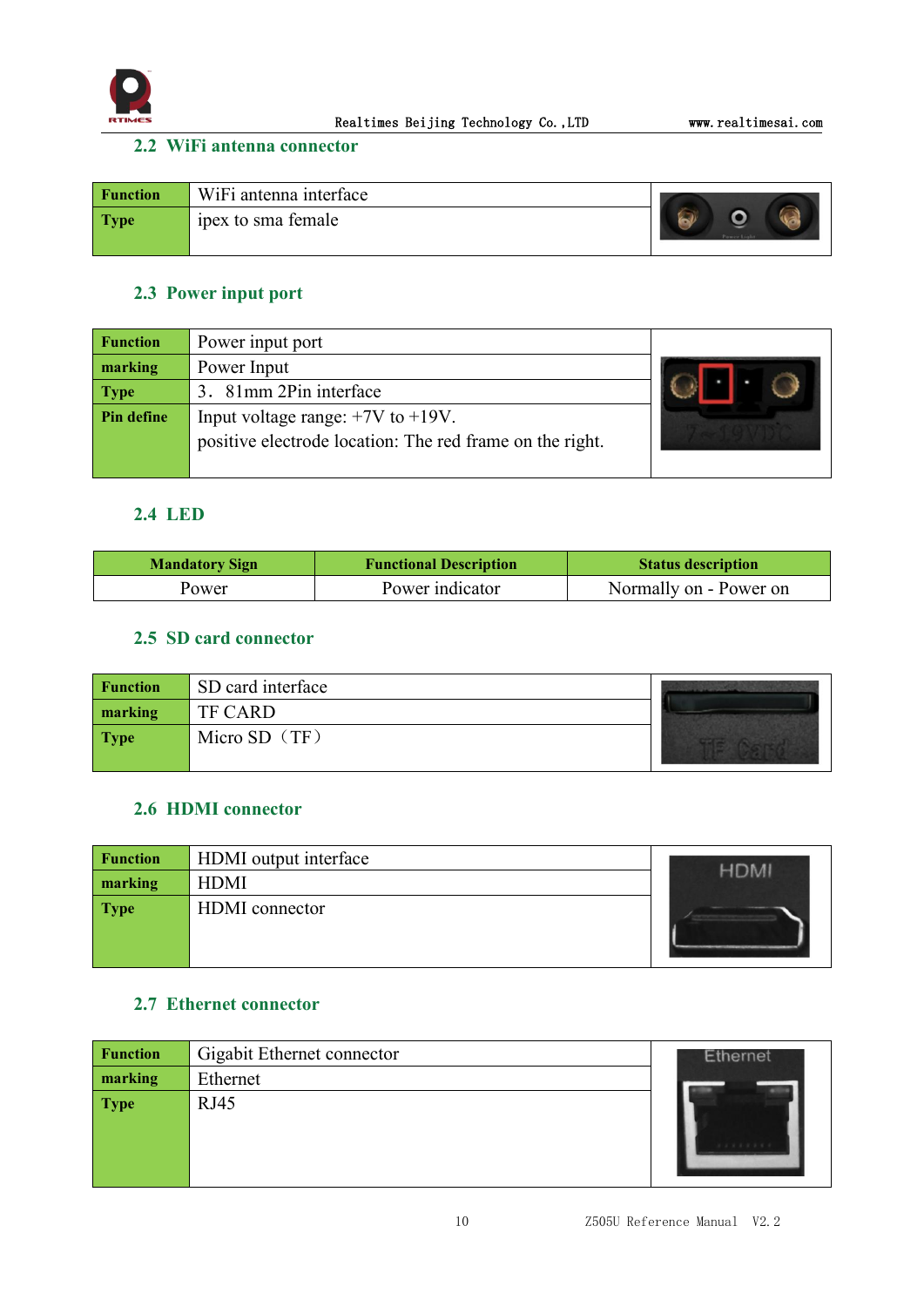

#### <span id="page-11-0"></span>**2.8 USB3.0 connector**

| <b>Function</b> | USB3.0 connectors | USB3.0 |
|-----------------|-------------------|--------|
| marking         | USB3.0            |        |
| <b>Type</b>     | UBS3.0 Type-A     |        |

#### <span id="page-11-1"></span>**2.9 OTG-USB2.0 connector**

| <b>Function</b> | USB2.0 connectors   |  |
|-----------------|---------------------|--|
| marking         | USB-OTG             |  |
| <b>Type</b>     | UBS2.0 Micro Type-B |  |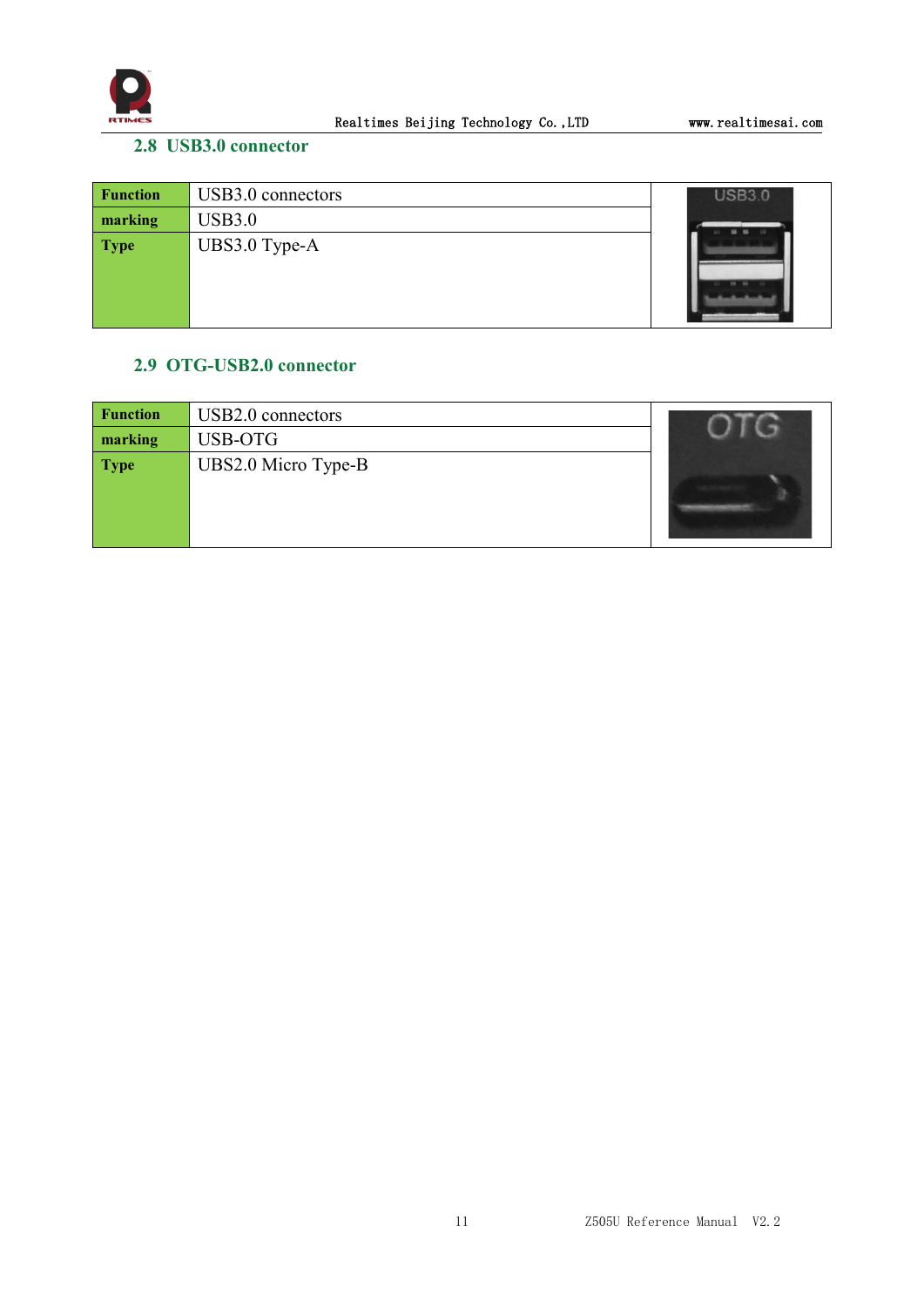

## <span id="page-12-0"></span>**3 Product size diagram**







## <span id="page-12-1"></span>**4 Hardware update history**

#### **Z505U hardware update history**

| edition           | <b>Updata description</b> |
|-------------------|---------------------------|
| $\overline{V1.0}$ | Initial release           |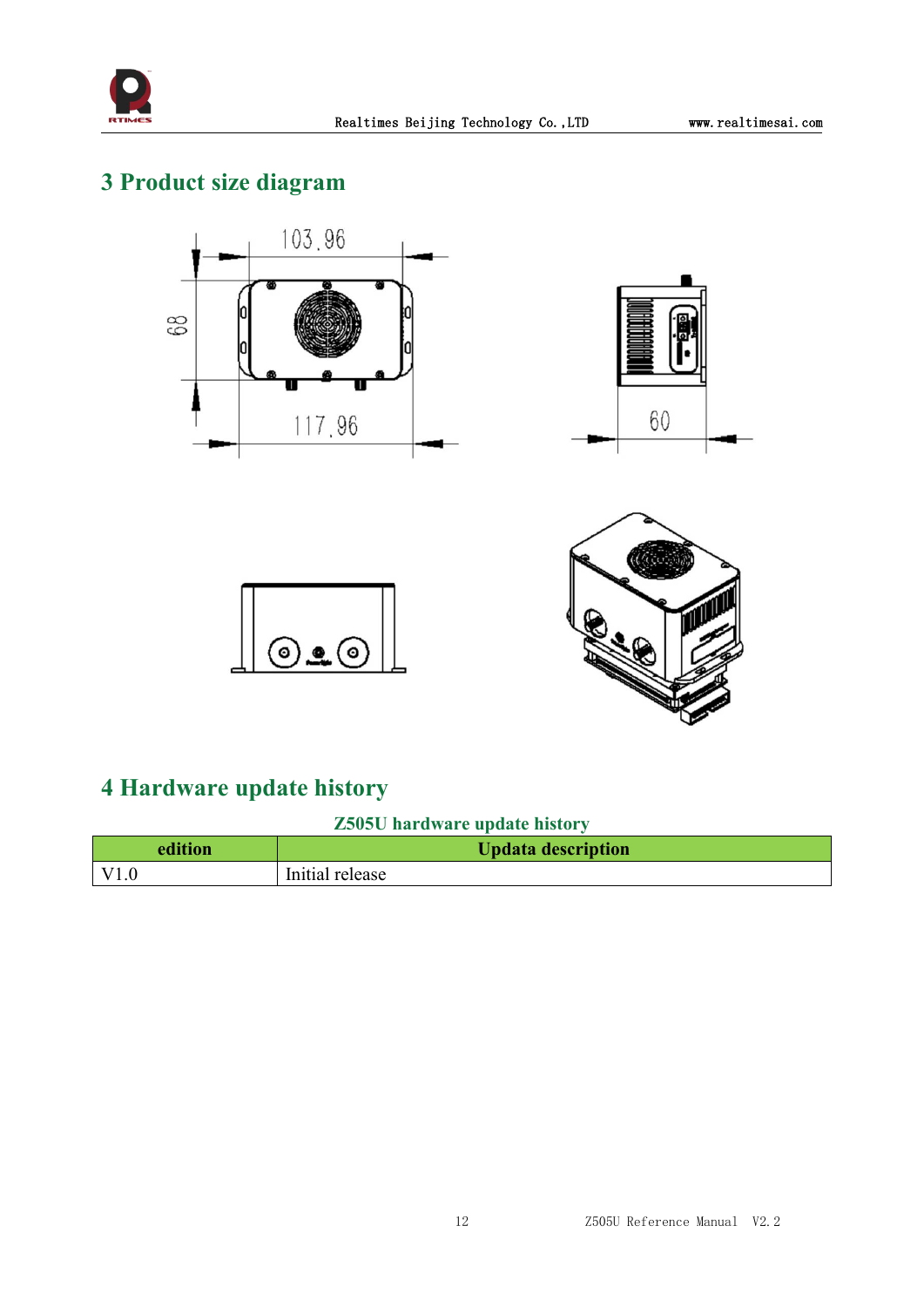

# <span id="page-13-0"></span>**Software version supporting instructions**

Z505U is a complete product with Jetson TX2 module asthe core. Provide developers with one-stop terminal equipment to assist developers in application development.

Z505U Feiyun Smart Box supporting software includes:

- L4T (Linux for Tegra): L4T provides "OS" for your Feiyun Smart Box, including Linux kernel, boot loader, board support package (BSP) and sample file system. (By default, the pure system has been installed for the device, Jetpack needs to be installed by itself)
- Jetpack: Jetpack sdk is the most comprehensive solution for building AI applications. It includes software libraries and apis, examples, developer tools and documentation for the latest and previous versions of Jetson products.

#### <span id="page-13-1"></span>**1 use**

#### <span id="page-13-2"></span>**1.1 Smartbox power on and start**

- a) Ensure that the voltage of all external systems is turned off
- b) Install necessary external cables. (Such as: the display cable connected to the HDMI display, the power input cable to power the system, the USB cable connecting the keyboard and mouse ...)
- c) Connect the power cord to a power source.
- d) Connect to the power supply of Z505U, the system will start working after power on.

#### <span id="page-13-3"></span>**1.2 Recovery Mode**

Jetson TX2 core modules can work in normal mode and Recovery mode. In Recovery mode, you can perform file system update, kernel update, boot loader update, BCT update and other operations.

To enter Recovery mode:

- a) Turn off the system power supply.
- b) Use a USB cable to connect the Micro USB(OTG) port of the Z505U and the USB port of the Host(PC) development host.
- c) Short-circuit the 13 and 19 pins ofthe Multifunction port to power the system. Keep the power supply for more than 3 seconds, and then disconnect the 13 and 19 pins of the GPIO Multifunction port.
- d) The system enters Recovery mode, and you can perform subsequent operations at this time.

## <span id="page-13-4"></span>**2 L4T**(**Linux for Tegra Abbreviation"L4T"**)

L4T provides "OS" for your Feiyun Smart Box, including Linux kernel, boot loader, board support package (BSP) and sample file system.

Z505U Smart Box is working on a system burned with the officialoriginal version of NVIDIA Linux For Tegra (L4T). HDMI, Gigabit Ethernet, USB2.0, serial port, GPIO, SD card, I2C bus can all be supported. But Mini-PCIe, M.2, USB3.0, fan interface, etc. cannot work normally.

For all support of Z505U smart box interface, the supporting driver patch (BSP: Board Support Package) needs to be loaded. Use the flash method to program the system. SDK Manager to install all other JetPack components except L4T to make your Feiyun Smart Box up and running quickly.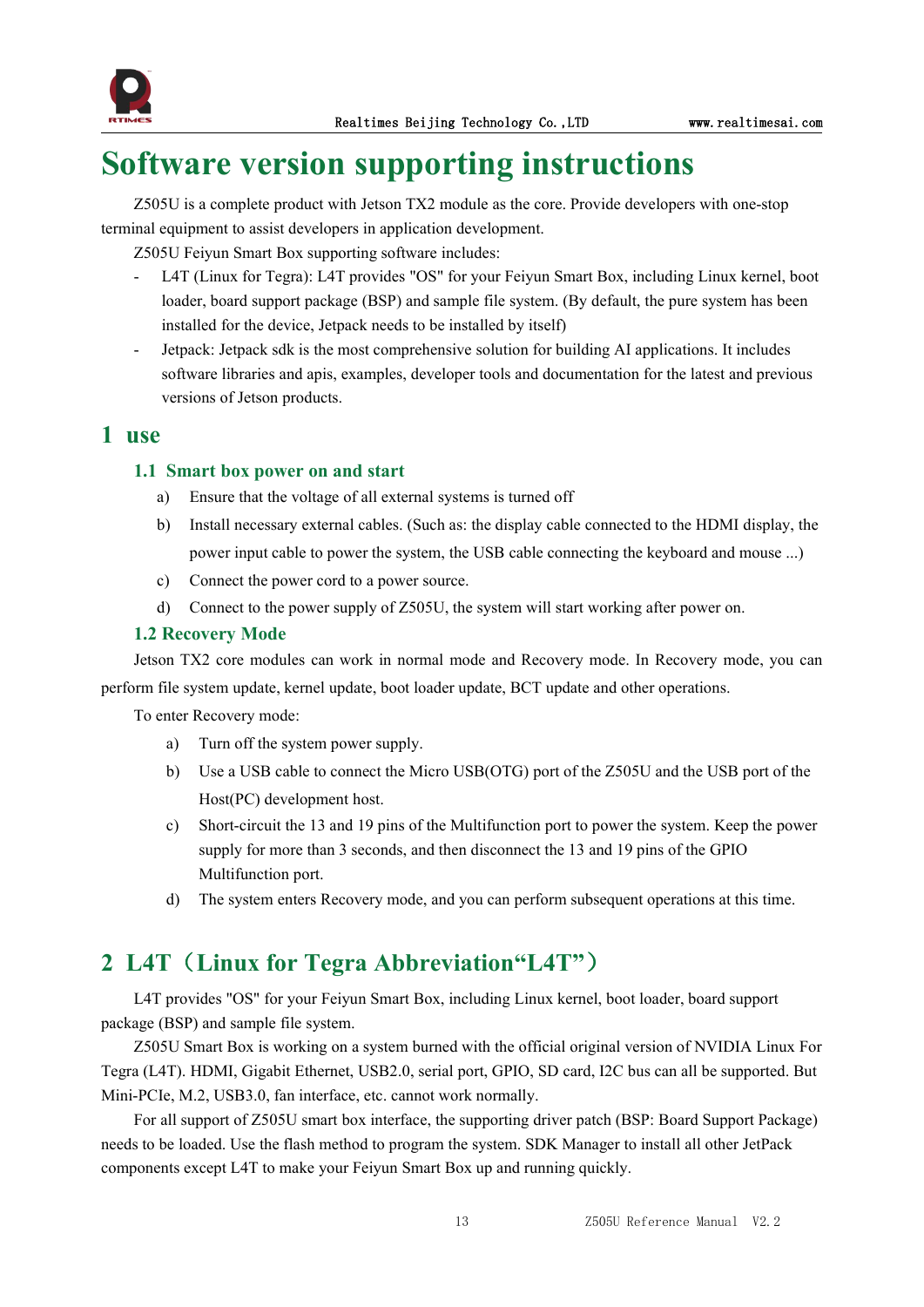

For system [programming](http://yun.realtimes.cn/) documentation, please refer to "TX2 system programming instruction manual"

L4T and BSP can be downloaded from Ruitai [Cloud](yun.realtimes.cn) Space, and L4T can also be downloaded directly from the L4T main page on the Jetson developer site.

Please contact sales for the user and password of Ruitai Cloud Space.

## <span id="page-14-0"></span>**3 Jetpack**

Nvidia jetpack sdk is the most comprehensive solution for building AI applications. It includes software libraries and apis, examples, developer tools and documentation for the latest and previous versions of Jetson products.

#### <span id="page-14-1"></span>**3.1 Jetpack Component summary**

This section briefly introduces each component of JetPack. For more detailed information about these components, please refer to JetPack's online documentation.

#### **OS Image**

JetPack includes a reference file system derived from Ubuntu. (Development kit system, no need to install)

#### **Libraries and APIs**

JetPack library and API include:

•TensorRT and cuDNN for high-performance deep learning applications

•CUDA for multi-domain GPU accelerated applications

•NVIDIA Container Runtime for containerized GPU accelerated applications

•Multimedia API package for camera application and sensor driver development

•VisionWorks, OpenCV and VPI for visual computing applications

•Sample application

#### <span id="page-14-2"></span>**3.2 How to install Jetpack**

#### **Overview of process steps**

Installing JetPack to your Jetson device requires you to perform the following steps:

- 1. Download and install the NVIDIA SDK Manager on the Linux host.
- 2. Connect your jetson device to the Linux host (Micro USB or network (same network segment).
- 3. Test your device can connect via ssh.
- 4. Use SDK Manager to select and install the required components.

#### **Download and install the NVIDIA SDK Manager on the Linux host.**

You must have a Linux host with internet access to run SDK Manager and refresh the developer kit.The supported host operating systems are:

Ubuntu Linux x64 Version 18.04 or 16.04

#### **Download and install NVIDIA SDK Manager.**

**sdkmanager** Installation package: **sdkmanager-[version].[build#].deb** The current version is: **sdkmanager** 1.2.0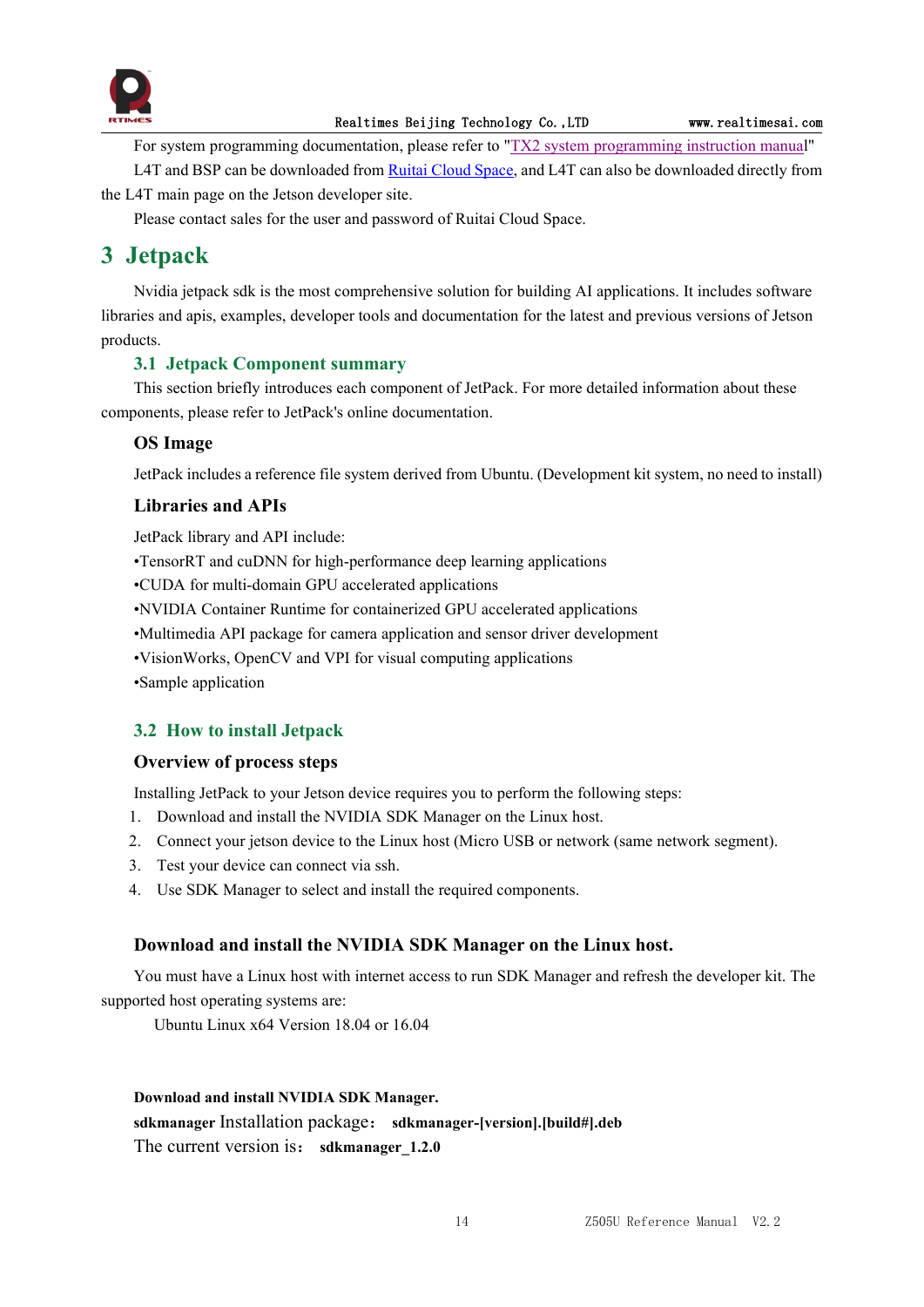

**sdkmanager** install **\$ sudo apt install ./sdkmanager-[version].[build#].deb**

#### **Connect your jetson device to the Linux host**

Prepare your Jetson device for the following settings. (If the equipment system is not initialized, the system user needs to initialize after power-on)

- Connect the monitor, keyboard and mouse to the Jetson Feiyun smart box device (please refer to the interface description above).

- Use Micro USB cable to connect Linux host and Jetson Feiyun Smart Box (or network (same network segment))
- During the setup process, SDK Manager will provide Internet connection for your jetson Feiyun Smart Box via USB or network connection.
- Connect the supplied power adapter to the DC jack of the Feiyun Smart Box, and plug the AC interface into an AC power outlet.

#### **Test that your device can connect via ssh.**

If connected via Micro USB, enter lsusb under the Linux host terminal to see the nvidia crop The device can be accessed through ping or ssh commands

\$ ping 192.168.55.1 or  $$ sh *jetson* user $\gtrsim \gtrsim \gtrsim 192.168.55.1$$ 

If connected via a network, check whether the device ip address is in the same network segment as the Linux host on the Feiyun Smart Box, and the Feiyun Smart Box device can be accessed through the ping or ssh command.

\$ ping <jetson ip> or  $\$  ssh <jetson user> $@$  <jetson device ip>

#### **Use SDK Manager to select and install the required components**

NVIDIA SDK Manager supports installing software to Jetson core (Flying Cloud Smart Box). For complete instructions, please refer to Chapter 5 of "TX2 System [Programming](http://yun.realtimes.cn/) Manual".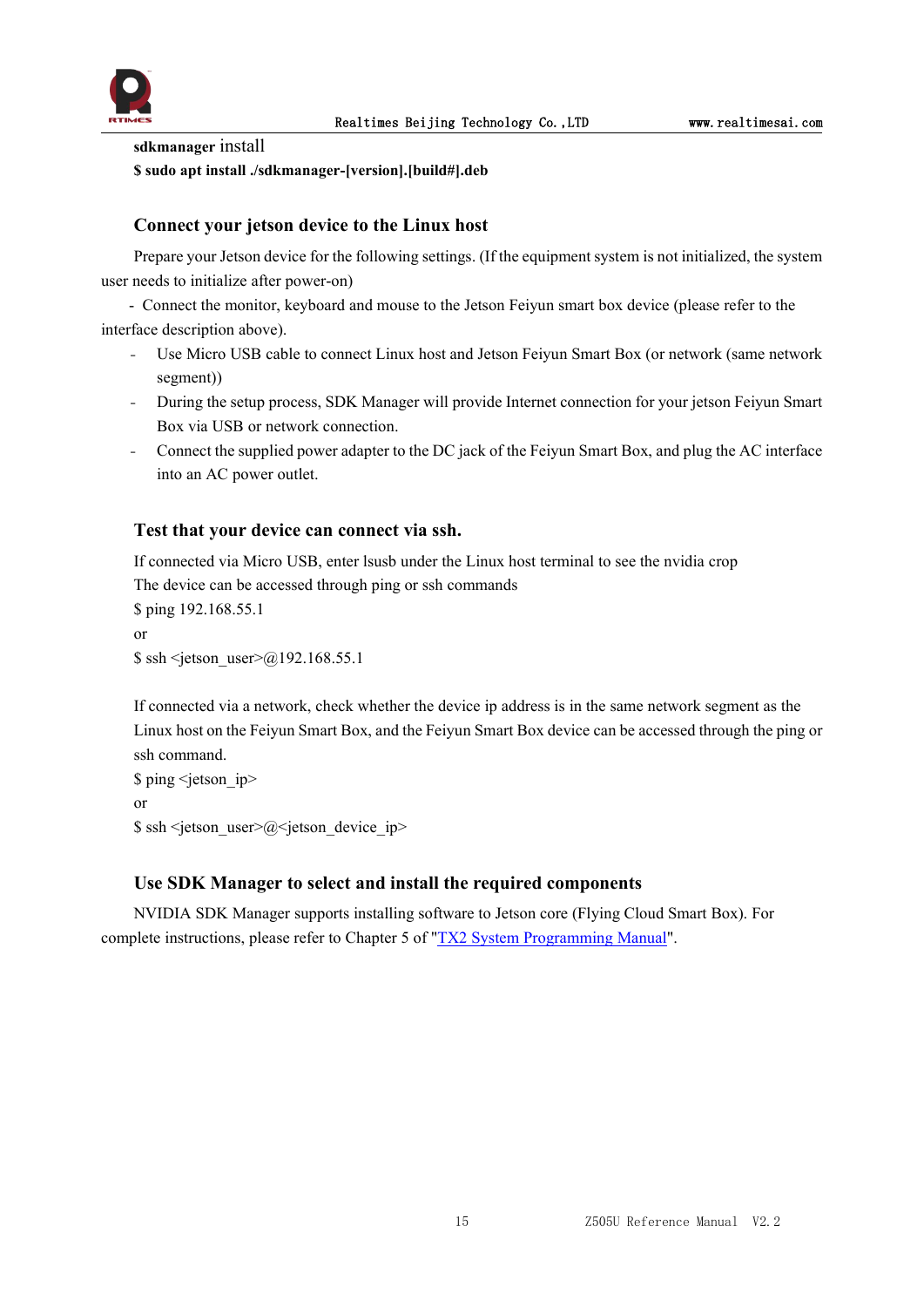

#### <span id="page-16-0"></span>**3.3 Sample application**

JetPack includes several examples that demonstrate the use of JetPack components. They are stored in the reference file system and can be compiled in the developer toolkit.

| Component          | Location                                         |
|--------------------|--------------------------------------------------|
| <b>TensorRT</b>    | /usr/src/tensorrt/samples/                       |
| cuDNN              | /usr/src/cudnn samples /                         |
| <b>CUDA</b>        | /usr/local/cuda-/samples/                        |
| Multimedia API     | /usr/src/tegra multimedia api/                   |
| <b>VisionWorks</b> | /usr/share/visionworks/sources/samples/          |
|                    | /usr/share/visionworks-tracking/sources/samples/ |
|                    | /usr/share/visionworks-sfm/sources/samples/      |
| <b>OpenCV</b>      | /usr/share/OpenCV/samples/                       |
| <b>VPI</b>         | /opt/nvidia/vpi/vpi-/samples                     |

#### <span id="page-16-1"></span>**3.4 Developer tools**

JetPack includes the following development tools. Some are used directly on the Jetson system, and some run on a Linux host connected to the Jetson system.

#### **•Application development and debugging tools**

•NSight [Eclipse](https://developer.nvidia.com/nsight-eclipse-edition) version for GPU accelerated application development: runs on a Linux host. Support all Jetson products.

•[CUDA-GDB](https://developer.nvidia.com/cuda-gdb) for application debugging: Run on Jetson system or Linux host. Support all Jetson products. •[CUDA-MEMCHECKd](https://developer.nvidia.com/CUDA-MEMCHECK)ebug application memory error: run on Jetson system. Support all Jetson products.

#### **•Application analysis and optimization tools**

•NSight [Systems](https://developer.nvidia.com/nsight-systems) for application multi-core CPU evaluation: run on a Linux host. Helps you improve application performance by identifying the slower parts of the code. Support all Jetson products.

•[NVIDIA®Nsight™](https://developer.nvidia.com/nsight-compute) compute Kernel Analyzer: An interactive analysis tool for CUDA applications. It provides detailed performance indicators and API debugging through user interface and command line tools.

•NSight [Graphics](https://developer.nvidia.com/nsight-graphics) for graphics application debugging and evaluation: a consolegrade tool for debugging and optimizing OpenGL and OpenGL ES programs. Run on the Linux host. Support all Jetson products.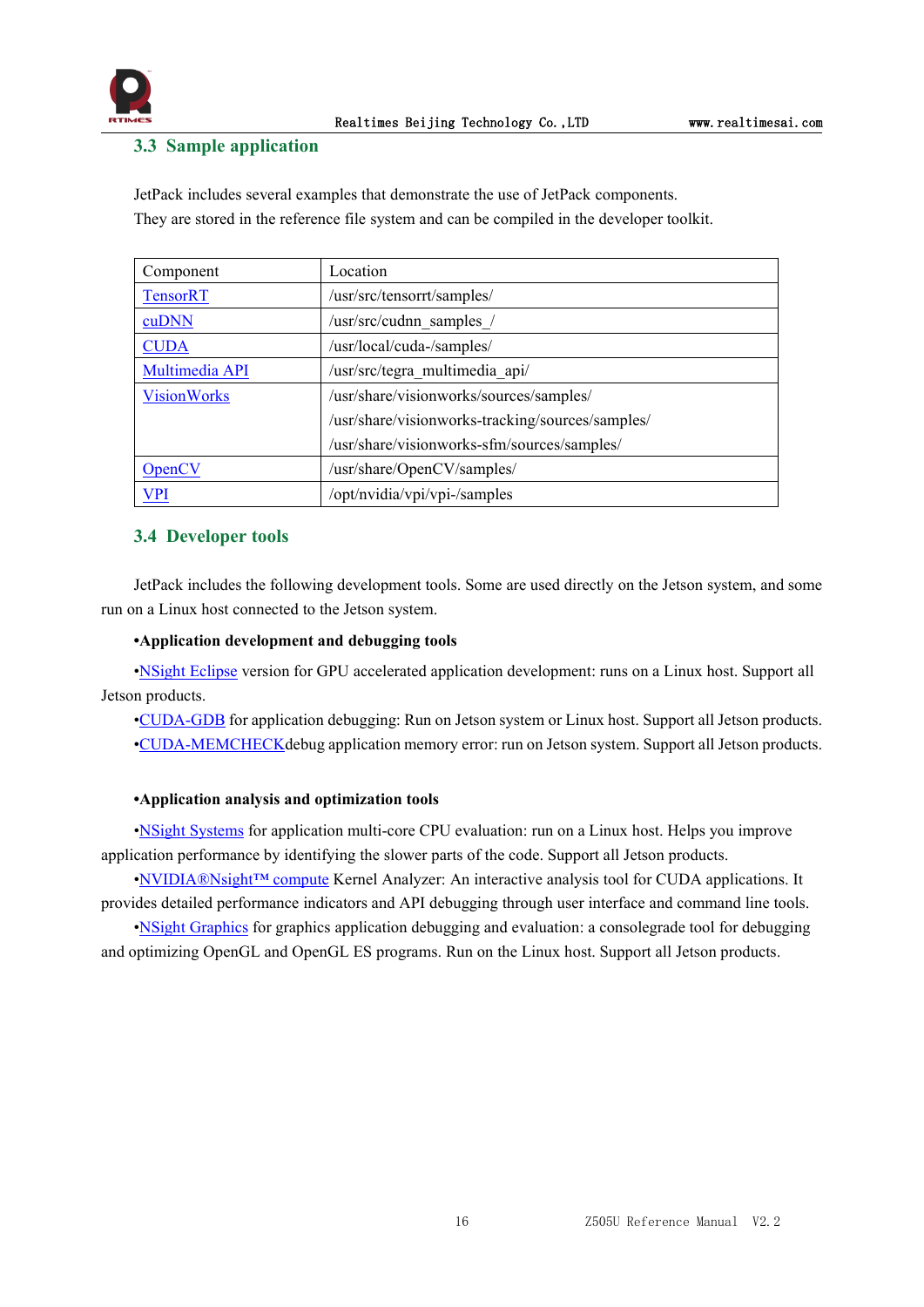

#### <span id="page-17-0"></span>**3.5 Documentation**

Documents related to developers using JetPack include:

- JetPack [Documentation](https://docs.nvidia.com/jetson/jetpack/index.html)
- VisionWorks [Documentation](https://developer.nvidia.com/embedded/visionworks)
- Nsight Eclipse Edition [Documentation](https://docs.nvidia.com/cuda/nsight-eclipse-edition-getting-started-guide/index.html)
- CUDA-GDB [Documentation](http://docs.nvidia.com/cuda/cuda-gdb/index.html)
- [CUDA-MEMCHECK](http://docs.nvidia.com/cuda/cuda-memcheck/index.html) Documentation
- TensorRT [Documentation](https://docs.nvidia.com/deeplearning/sdk/tensorrt-developer-guide/index.html)
- cuDNN [Documentation](https://docs.nvidia.com/deeplearning/sdk/cudnn-developer-guide/index.html)
- CUDA [Toolkit](https://docs.nvidia.com/cuda/index.html)
- NVIDIA [Container](https://www.google.com/url?q=https://github.com/NVIDIA/nvidia-docker/wiki%23platform-support&sa=D&ust=1562106101392000&usg=AFQjCNG6YZBlyXRWjcpGIYF8fkBkYt9RsA) Runtime
- OpenCV [Documentation](https://developer.nvidia.com/opencv)
- Jetson Linux [Multimedia](https://docs.nvidia.com/jetson/l4t-multimedia/index.html) API Reference
- Nsight [Systems](https://docs.nvidia.com/nsight-systems/index.html)
- [nvprof](https://docs.nvidia.com/cuda/profiler-users-guide/index.html)
- Visual [Profiler](http://docs.nvidia.com/cuda/profiler-users-guide/index.html)
- Nsight [Graphics](https://docs.nvidia.com/nsight-graphics/index.html)
- Nsight [Compute](https://docs.nvidia.com/nsight-compute/NsightComputeCli/index.html) CLI
- VPI–Vision [Programming](https://docs.nvidia.com/vpi/index.html) Interface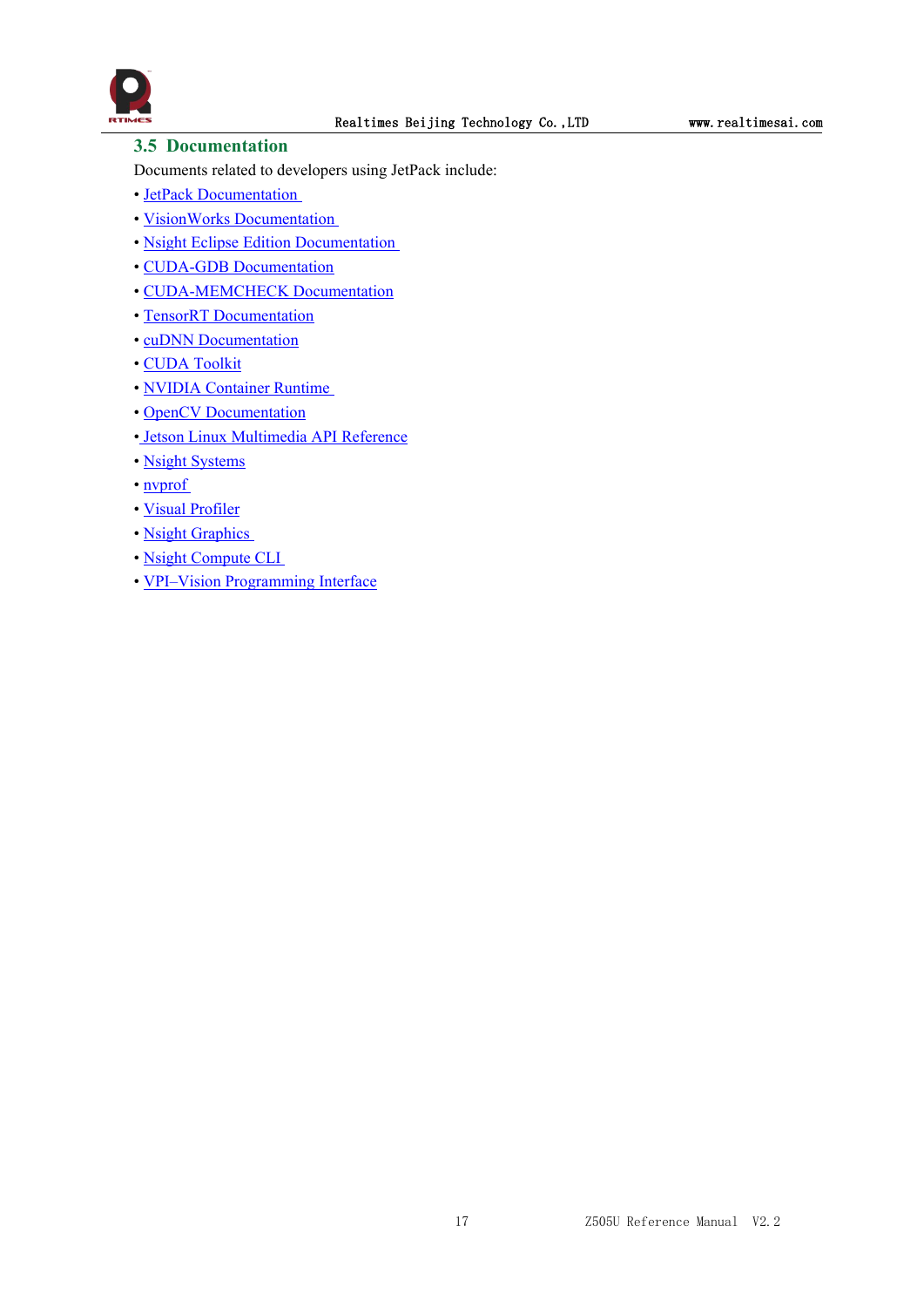

## <span id="page-18-0"></span>**Terms** of Warranty

#### **Important note**

Each embedded product provided by Realtimes Technology is free from any defects in material and process,fully in line with the specifications officially issued by the original factory.

Realtimes Technology warranty covers the original products,If the parts configured by the dealer are out of order, please consultwith the dealer to solve the problem. All the baseplate and core modules provided by Ruitai New Era (Beijing) Technology Co., Ltd. are guaranteed for 3 years, while the other peripherals are guaranteed for 1 year (life-long maintenance service is provided if the warranty period is beyond the warranty period).The warranty period starts from the date of delivery, for the products repaired within the warranty period, the repair parts shall be extended for 12 months. Unless notified by Realtimes Technology, the date of your original invoice shall be the date of shipment.

#### **How do I get warranty services**

If the product does not work properly, Please contact Realtimes Technology or dealer for warranty service, please show invoice when product warranty(this is the proof for you getting warranty service).

#### **Warranty solution**

When you ask for warranty service, please follow Realtimes Technology warranty process,You will need to receive your first diagnosis from a technicial engineer by phone or by email,at that time,we need you to cooperate with us to fill in all the questions on the RMA form provided by us. Once we accurately determine the cause of the fault and the location of the damage ,we will provide the charge list for the out of warranty products,which needs your confirmation.Realtimes Technology keep the right to repair or replace the products. If the product is replaced or repaired, the replaced faulty product or the repaired and replaced faulty parts will be returned to Realtimes Technology.

For products under warranty, the customer shall bear the freight when the product is returned to the manufacturer,Realtimes Technology will bear the ship cost of the products after maintenance.

#### **The following conditions are not covered by the warranty terms**

- a) Improper installation, improper use, misuse and abuse of products(Overloading, for example).
- b) Improper maintenance and storage (Such as fire, explosion, etc) or natural disasters (such as lightning stroke,earthquake,typhoon,etc)
- c) Personal unauthorized changing the product(such as changing circuit characteristics, mechanical characteristics, software characteristics,Conformal coating).
- d) Other failures which are clearly due to misuse(such as overvoltage,polarity reversal, the pin bent or broken,the wrong connection,drop damage,transportation damage,damage due to over operating temperature and so on).
- e) The logo and part number on the product have been deleted or removed.
- f) The product is out of warranty.